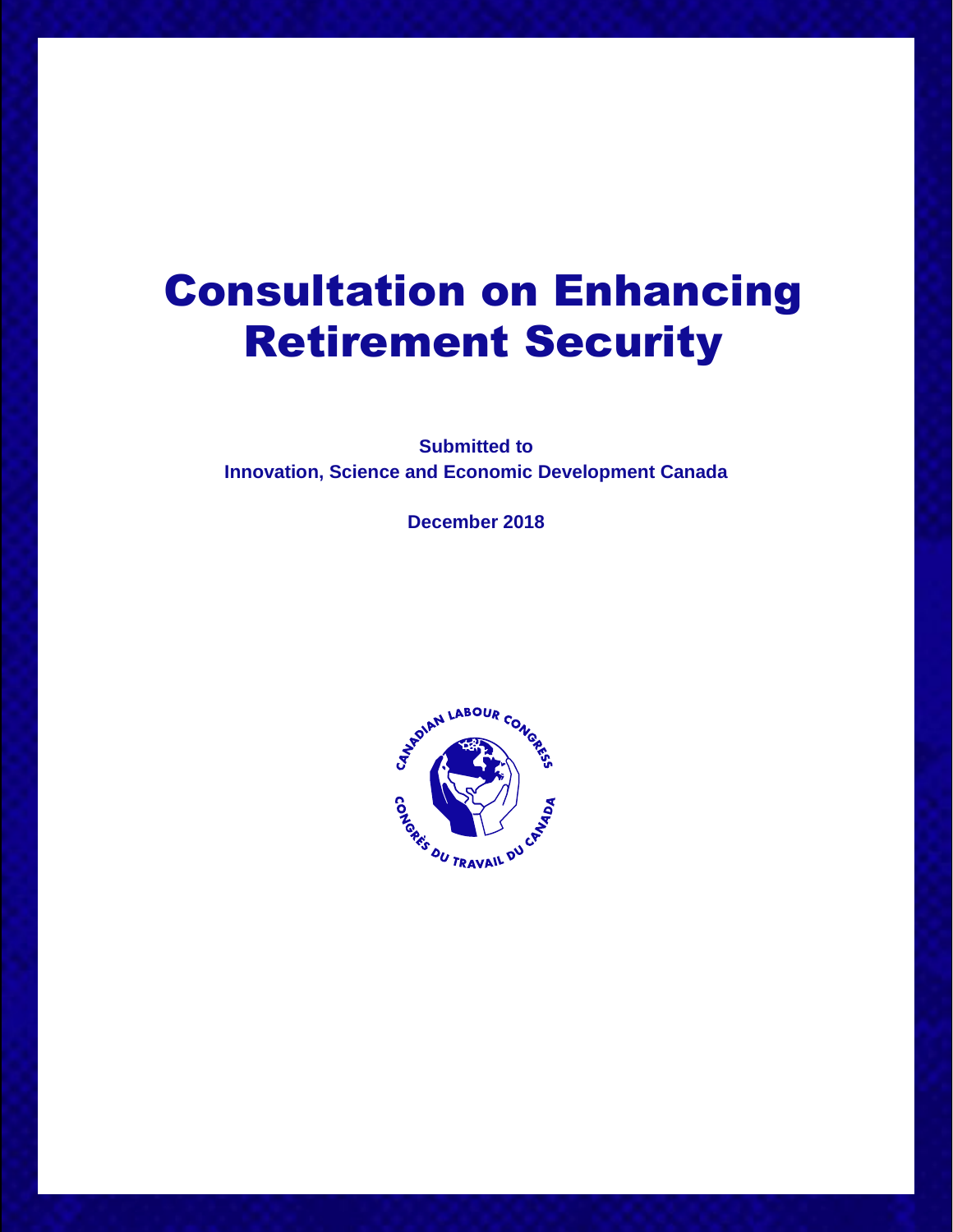# Introduction

The Canadian Labour Congress (CLC) is Canada's largest labour central, encompassing over 50 national and international unions, 12 provincial and territorial federations of labour, over 100 labour councils. On behalf of over 3 million workers employed in every region and sector in the country, the CLC speaks out on national issues important to working people, including pensions and retirement security.

The CLC welcomes the government of Canada's consultations on enhancing retirement security, which references Canada's retirement income system (RIS) in its entirety, as well as each of its three pillars. The labour movement supports the broad and integrated approach implied by this framing. Canada's unions have long argued for the need for a comprehensive and integrated approach to ensuring retirement income adequacy and security for everyone in this country. We believe that a "balanced, principled and evidence-based approach to RIS policy" requires us to understand the interaction and inter-relationships between the various components of Canada's RIS, rather than examining its constituent parts in isolation from one another.

With this in mind, we are disappointed at the consultation document's inattention to the need for reform of public pensions in Canada (Pillars 1 and 2). With the retreat of private-sector workplace pension plans, the steady transfer of risk from employers to individual workers and their growing exposure to income shocks, declining participation in RRSPs, unsustainable and growing levels of household indebtedness, and the collapse in Canada's household saving rate, improvements to public pensions are urgently needed. According to Finance Canada research, an estimated 1 in 4 families nearing retirement age, equivalent to 1 million households in Canada, risk a drop in their standard of living because of inadequate retirement incomes. This figure rises to 1 in 3 of families with no workplace pension assets.<sup>1</sup>

 $\overline{a}$ <sup>1</sup> Department of Finance Canada, "*Backgrounder: Canada Pension Plan (CPP) Enhancement*", https://www.fin.gc.ca/n16/data/16-113\_3-eng.asp (accessed December 15, 2018).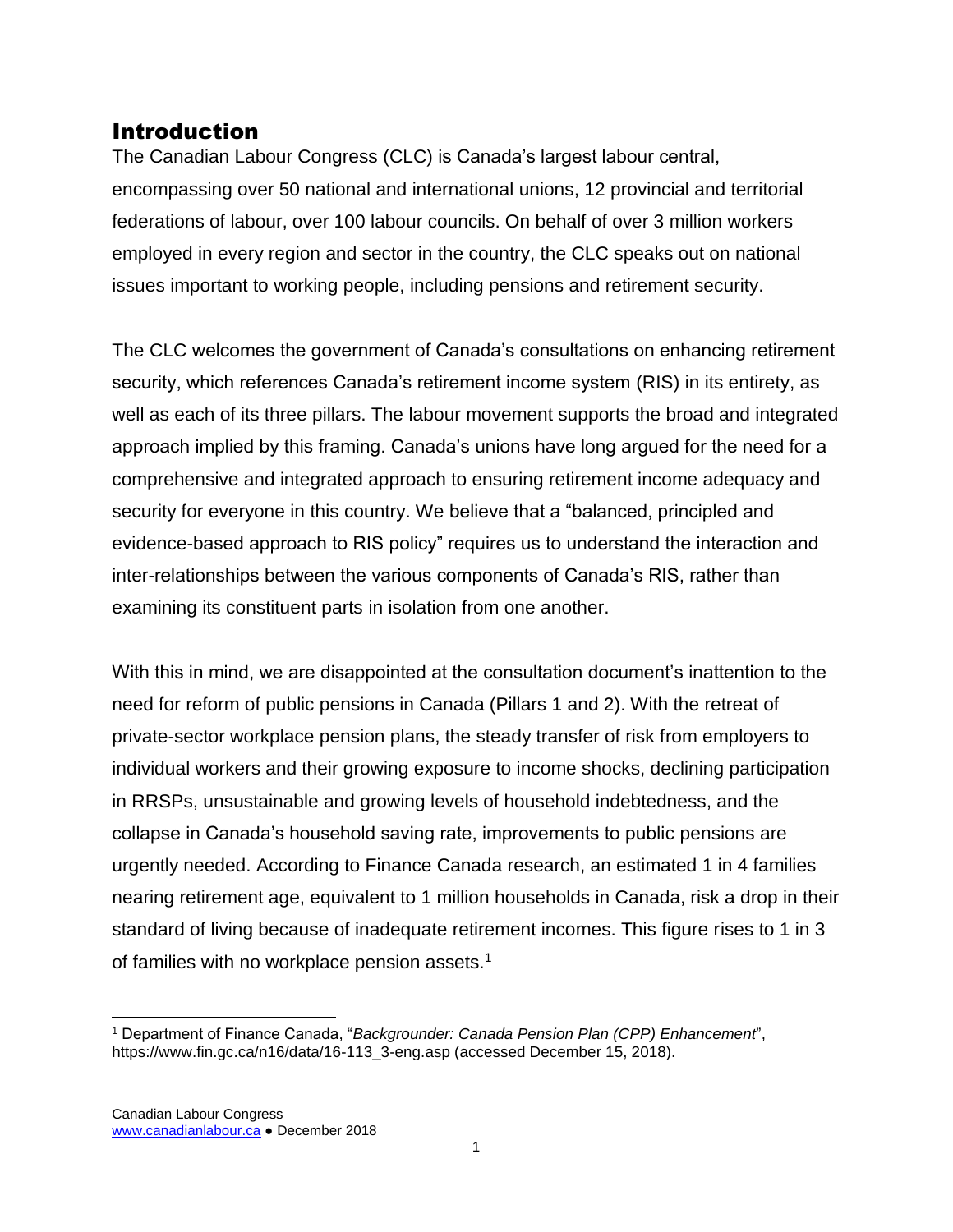In our view, an integrated approach to improving public pensions within a strengthened retirement income system should examine further enhancements to the Guaranteed Income Supplement (GIS), targeted to low-income seniors, as part of Canada's Poverty Reduction Strategy. In particular, the GIS clawback on additional income should be reformed. The government should also explore improving the Old Age Security (OAS) benefit, the flat-rate residency-based benefit with the greatest value for low- and modest earners, women, Indigenous Canadians, and workers with disabilities. Indexed to inflation rather than the average nominal wage, the relative value of the OAS benefit and the relative incomes of OAS recipients will continue to fall unless the indexation of the benefit is improved. The government should also to continue to explore the opportunity to further improve Canada Pension Plan (CPP) and Quebec Pension Plan (QPP) benefits.

#### **Pensions and Solvency**

The CLC believes that the stress, suffering and material loss of pension and other postretirement benefits experienced by pensioners and their families when defined-benefit (DB) plan sponsors enter restructuring and bankruptcy is unconscionable and unacceptable. Like all Canadians, union members have been shocked and deeply offended by the spectacle of pensioners suffering cuts in promised benefit and denial of medical and dental benefits, after a lifetime of sacrifice required to earn these benefits, especially when corporate owners, executives and their financial lenders, escape losses or are even enriched in the course of the insolvency process. This reprehensible and recurring spectacle is unfair, outrageous, and entirely unnecessary. In our view, governments in Canada could have taken steps long ago to prevent this phenomenon but they have chosen not to do so. It is frustrating in the extreme to hear government representatives and commentators defend the status quo as unfortunate but inescapable.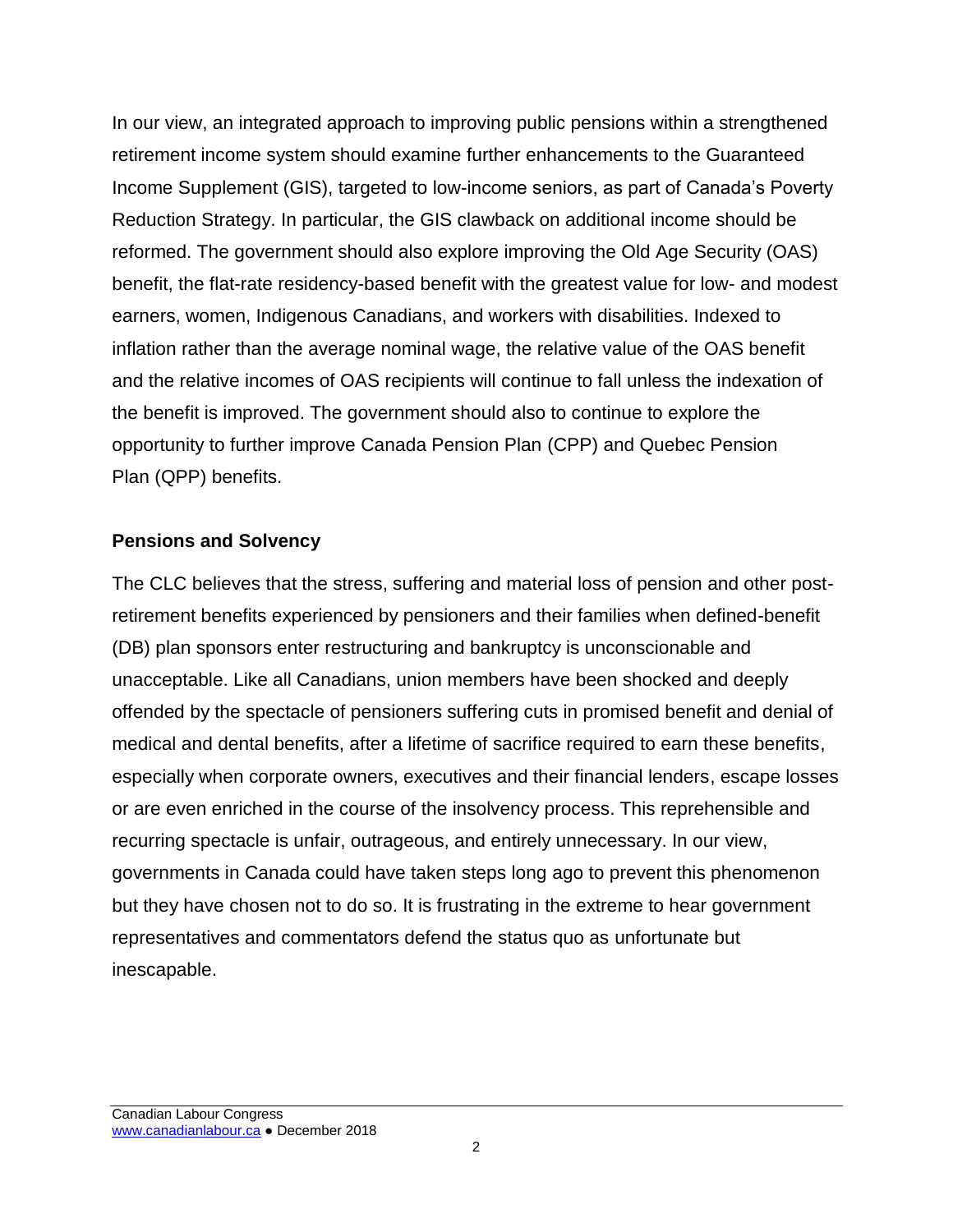Many private-sector DB plans are closed to new entrants and even new accruals but the challenge of protecting plan members and pensioners in bankruptcy will continue for years. As corporate management practices associated with hedge funds and private equity firms, epitomized by the controlling investors in Sears Canada and Toys "R" Us, become increasingly common in Canada, the threat of large-scale corporate failures and widespread pension losses may even grow in future.

The CLC strongly opposes cosmetic or minimal improvements to protections for plan members that are primarily intended to indemnify firms against legal liability imposed by the courts. Reforms of this nature would take workers and pensioners backwards and would represent a betrayal of their interests, in the service of employers. The government must implement serious and sufficient reforms to prevent further tragedies brought on by Canada's unfair and inadequate insolvency regime.

Precisely because of the complex and multi-faceted nature of the challenge, the federal government has various policy instruments available to reduce the risk to workers and pensioners prior to, during, and following the insolvency process. The CLC strongly urges the government to design and implement a coordinated and multi-pronged approach to strengthening and preserving DB plans and protecting workers and pensioners. The following are the recommendations of the CLC in this respect:

1. Undertake an open and inclusive review of federal solvency funding rules with the goal of preserving and promoting DB plans and strengthening benefit security. The CLC does not support weakening solvency funding requirements for sponsors that are capable of fully funding their pension plans but choose not to do so. Blanket relaxation of solvency funding rules, applying in all circumstances, is therefore inappropriate. However, the CLC calls on the government to engage sponsors, unions, pensioners and other stakeholders in a dialogue over ways that funding rules can appropriately support the continuation and expansion of DB plans,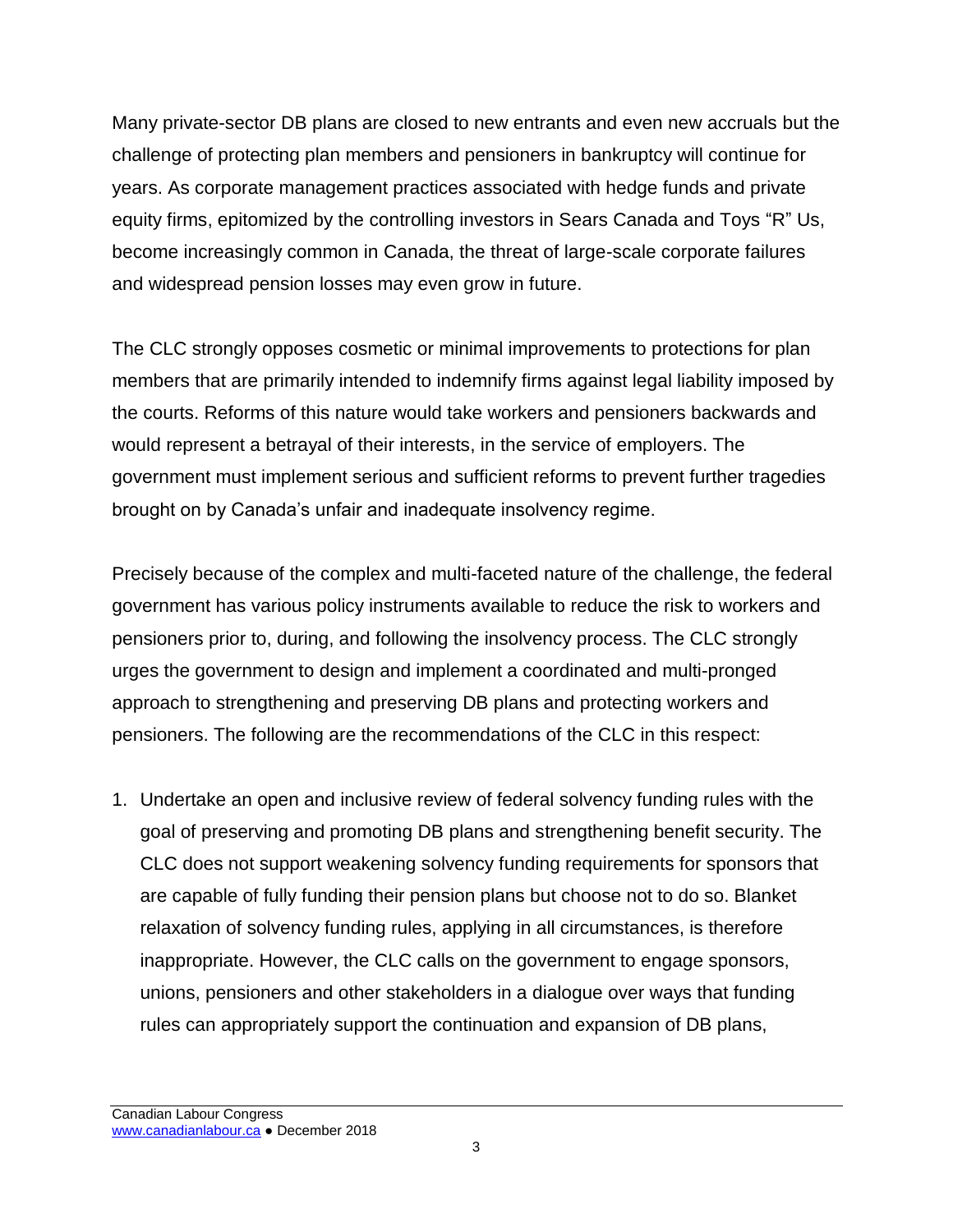strengthen benefit security, and improve pension coverage for workers in the federally-regulated private sector. In particular, the current funding rules governing multi-employer pension plans (MEPPs) should be reviewed. Finally, the CLC also strongly supports a mandatory mechanism requiring the consent of plan members in all circumstances in which solvency funding requirements are loosened.

- 2. Convene and promote a parliamentary debate, by allowing Bill C-384 and/or Bill C-372 to proceed to committee, on amending the *Bankruptcy and Insolvency Act* to implement a super-priority charge for the wind-up deficiency. The government's consultation has thus far consulted stakeholders separately, in silos, without the opportunity to engage one another. A committee study would permit open inquiry, information gathering, and a healthy exchange on the risks and advantages of altering the priority of claims under the Act.
- 3. Work with provincial governments and large federal and provincial public-sector plans to explore ways to facilitate the transfer of assets and liabilities from distressed DB plans to large, securely-funded public-sector plans where plan members, unions and trustees consent to do so. The OPSEU Pension Trust (OPTrust) and Ontario Colleges of Applied Arts and Technology (CAAT) Pension Plan have recently created new career-average DB benefits aimed at employers in the not-for-profit sector (OPTrust Select) and private sector (CAAT DBPlus). Other jointly-sponsored pension plans (JSPPs) may expand their offerings as well. As innovation proceeds, rules should make it possible for private-sector plans to explore mergers with the JSPPs where it makes sense for unions, plan members and trustees, and where there is plan member consent to explore this. While the CLC and unions remain opposed to attempts simply to reduce benefits in this process, in specific circumstances, mergers or transfers may make sense for plan members.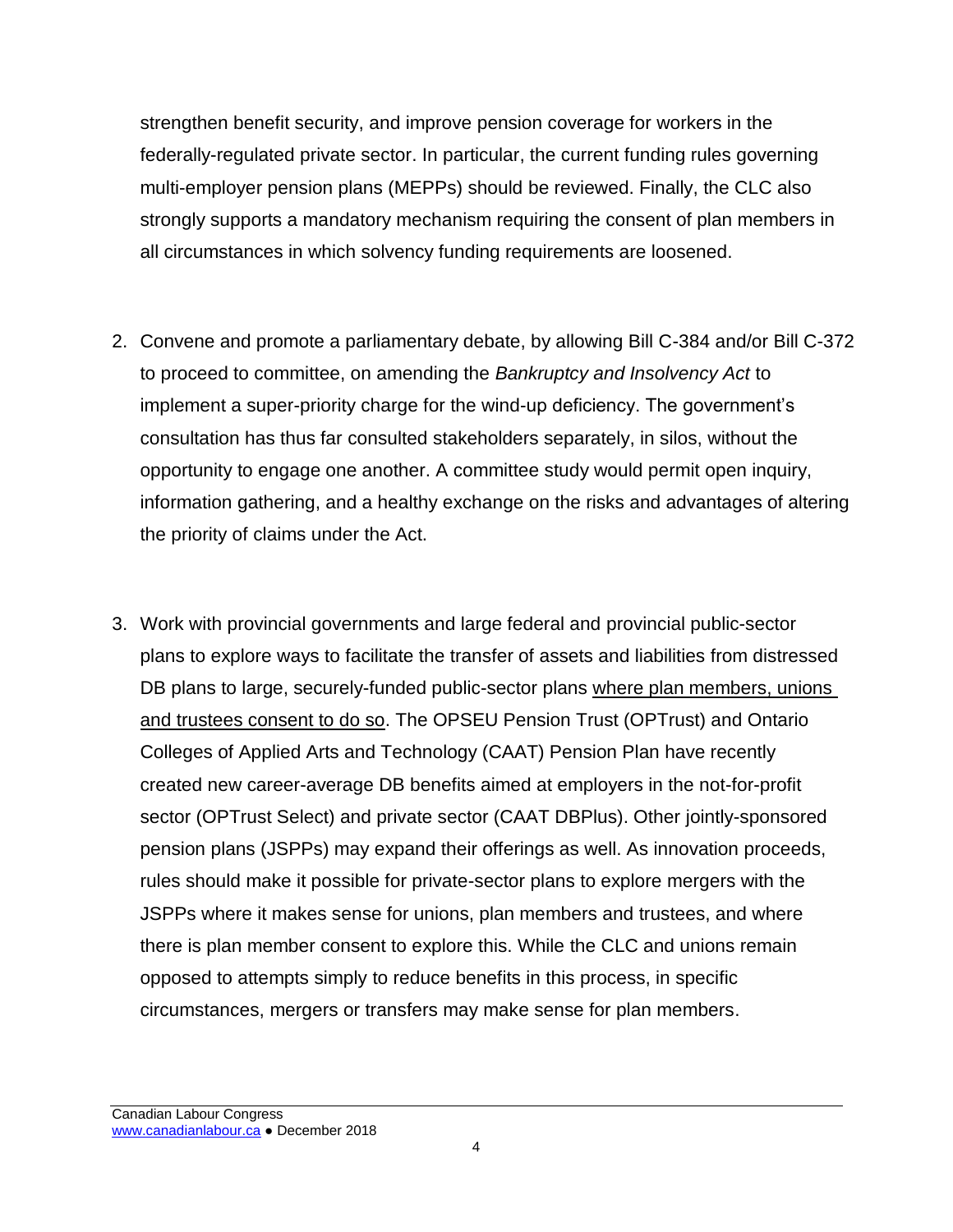- 4. The federal government should explore the feasibility of working with provincial governments to establish a national, mandatory pension insurance scheme, akin to Ontario's Pension Benefits Guarantee Fund, to insure pensions against losses from restructuring and bankruptcy. Government representatives have suggested that this innovation would be cost-prohibitive. However, arguments and data in this respect have yet to be publicly shared and tested. In particular, different design options for a national mandatory pension insurance fund should be assessed and subjected to public scrutiny and debate.
- 5. Amending the *Canada Business Corporations Act* (CBCA), and working with provincial counterparts, legislate greater protections for plan members when sponsors pursue shareholder buybacks, dividends and executive compensation where a solvency deficiency exists in the pension plan. The federal government should ensure that shareholder and executive payouts are restricted in these circumstances. The government should explore making dividends, share repurchases and increases in executive and director compensation contingent on the solvency funding ratio surpassing a specified threshold, and increasing required special payments and/or accelerating amortization schedules as a pre-condition for approving executive and shareholder payouts. This should be legislated as general requirements, rather than left to the discretion of the Minister in specific circumstances.
- 6. Work with provincial governments to strengthen the authority and obligation of pension and corporate regulators at all levels to scrutinize, remain apprised of, and if necessary, intervene in corporate financial practices that raise the risk of a sponsor entering insolvency proceedings with a wind-up deficiency. The 2018 Ontario budget introduced changes that will require plan sponsors to disclose major financial events affecting the company or a pension plan, including asset stripping and extraordinary dividends. This information should be made available to pension regulators through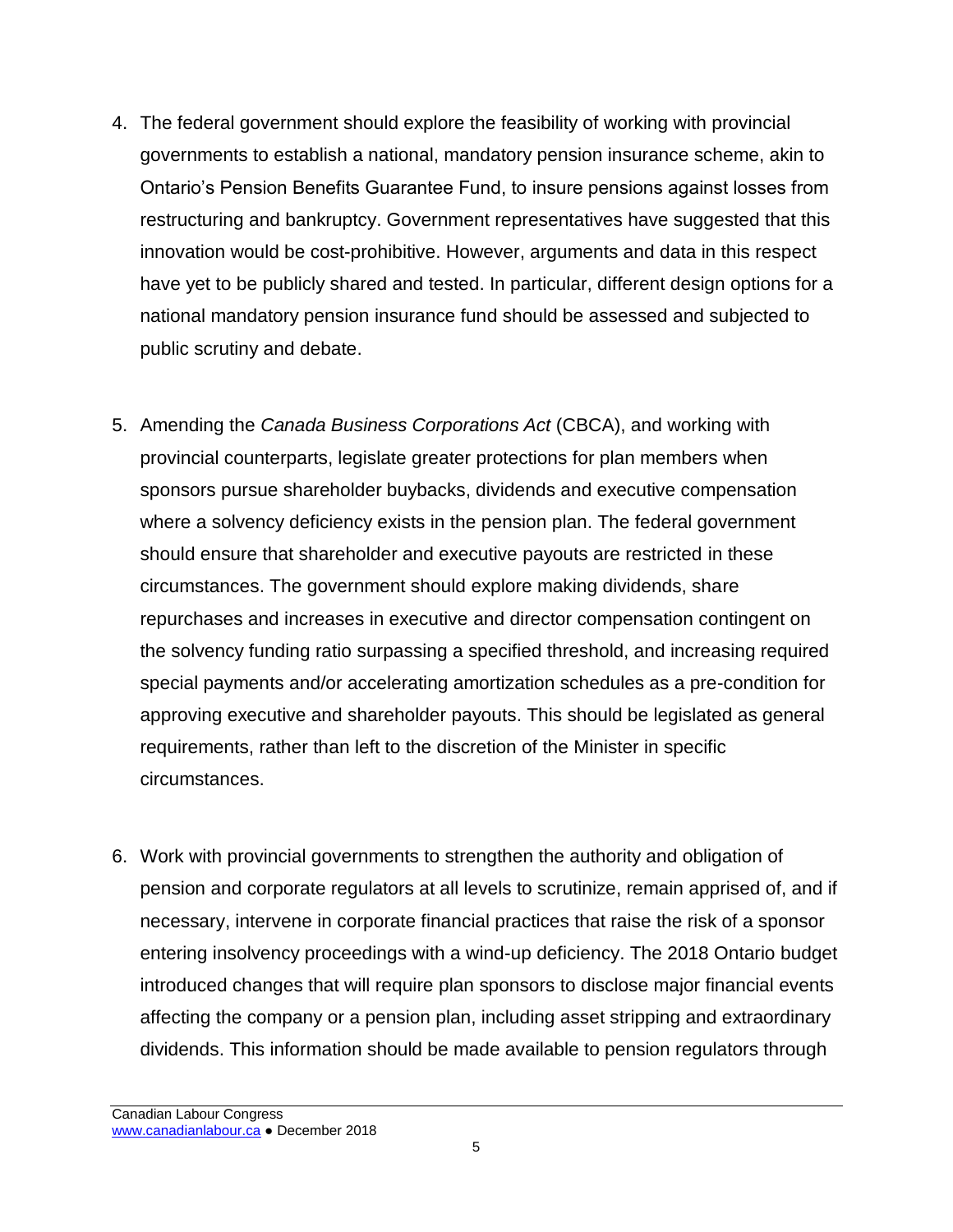the Canadian Association of Pension Supervisory Authorities (CAPSA). Reforms of this nature would follow the lead of United States and United Kingdom regulators that have the power to compel disclosure in specific circumstances. Bill S-253, currently before the Senate, has recommendations in this regard that the CLC urges the government to consider adopting.

- 7. Conduct a feasibility study of the Government of Canada returning to its historical role as provider of annuities. From roughly 1908 to 1975, the Government of Canada provided annuities of a limited size to individuals and groups, on a not-for-profit basis. At one point administered through the post office, this service was intended to provide "both groups and individuals with the opportunity for supplementary protection at more favourable rates than private companies could offer."<sup>2</sup> Given the high cost and limitations of the private annuity market in Canada, the government should explore the need and opportunity to once again provide annuities to Canadians.
- 8. At the federal level, and working with provincial counterparts, increase the government's capacity to provide sponsors and plan members with options, and avoid "adverse annuitization" on wind-up by taking over and administering stranded, underfunded plans until long-term interest rates rise, annuity prices improve, and losses can be minimized or avoided altogether. This would permit plan members to benefit from continued growth in the plan's assets.
- 9. Withdraw federal Bill C-27 and repudiate plan design innovations that enable sponsors to abandon their legal requirement to fund DB plan benefits. By proposing to withdraw the legal obligation requirement defined-benefit pension plan sponsors

 $\overline{a}$ <sup>2</sup> Kenneth Bryden, *Old Age Pensions and Policy-Making in Canada* (Montreal: McGill-Queen's University Press, 1974), p. 58.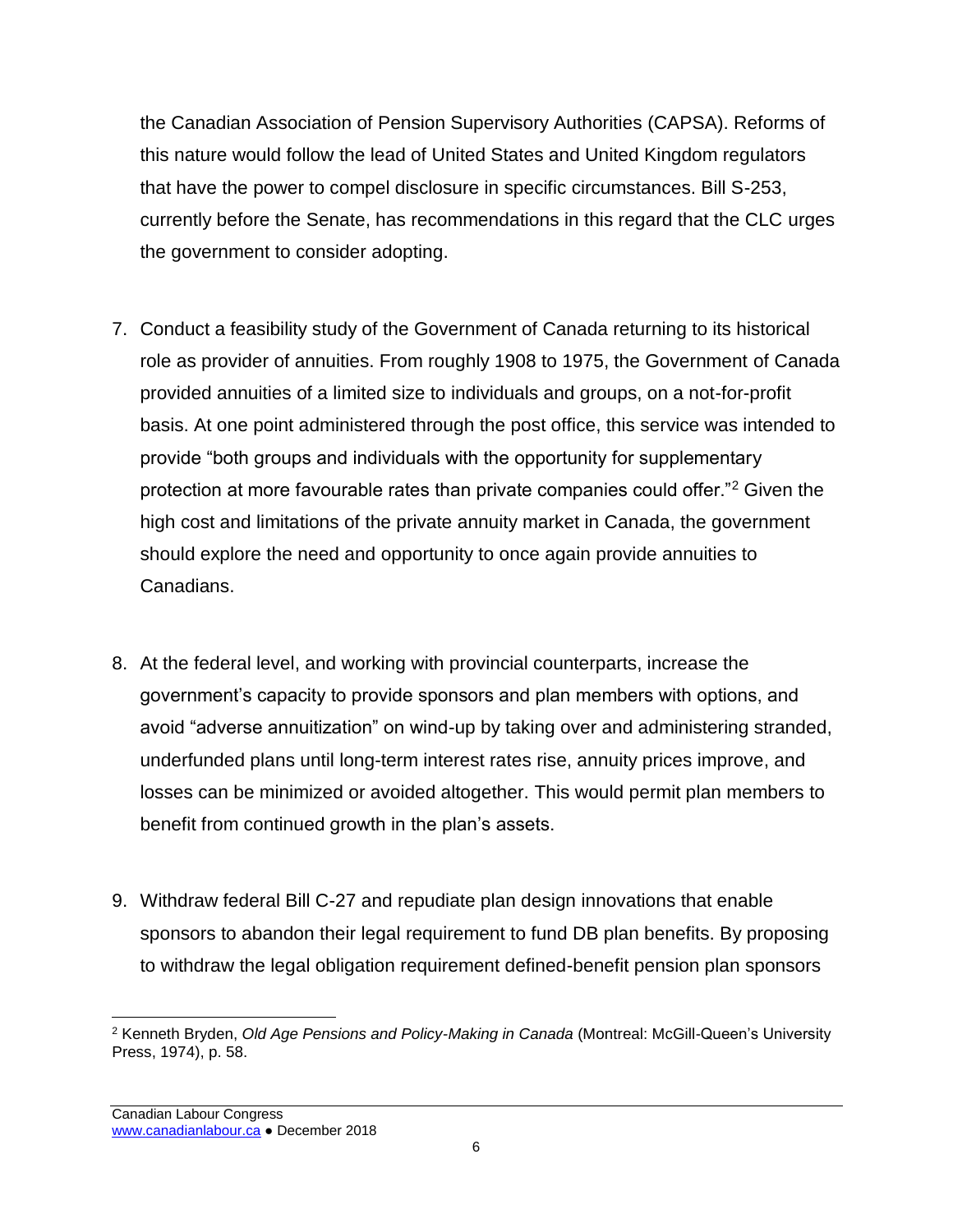to fund earned and promised benefits, and to permit those benefits to be surrendered and subsequently reduced, Bill C-27 increases the risks to pensioners, plan members and unions prior to and during restructuring and insolvency proceedings.

Turning to the specific proposals raised in the consultation document, the CLC makes the following comments.

# **Pension Options**

# **Solvency Reserve Accounts (SRAs)**

The CLC supports a consultation on these proposals, ideally in conjunction with an open and inclusive review of federal solvency funding rules recommended above. The question of ownership of the plan surplus, while waning in significance over the past decade, remains a fraught and contested issue. The CLC would want to consider proposals for SRAs in light of this question, provincial experience where similar rules are in place, and existing incentives in the *Income Tax Act* to sponsors fostering a funding excess in the plan.

# **Pension Funding Criteria**

The CLC believes that funding relief should be considered on a case-by-case basis, rather than in blanket terms. That said, there should a review of rules that are restricting plans in situations where solvency funding requirements are arguably unwarranted (e.g. MEPPs).

# **Transfers to Self-managed Accounts**

The CLC supports an expanded set of options available to terminating plan members, including collective solutions. Transfers to individual, self-managed accounts leave plan members at the mercy of the financial industry. As described above, we would prefer measures that allow, strictly with plan members' consent, distressed plans to transfer assets and liabilities to large public-sector plans, or to an entity responsible for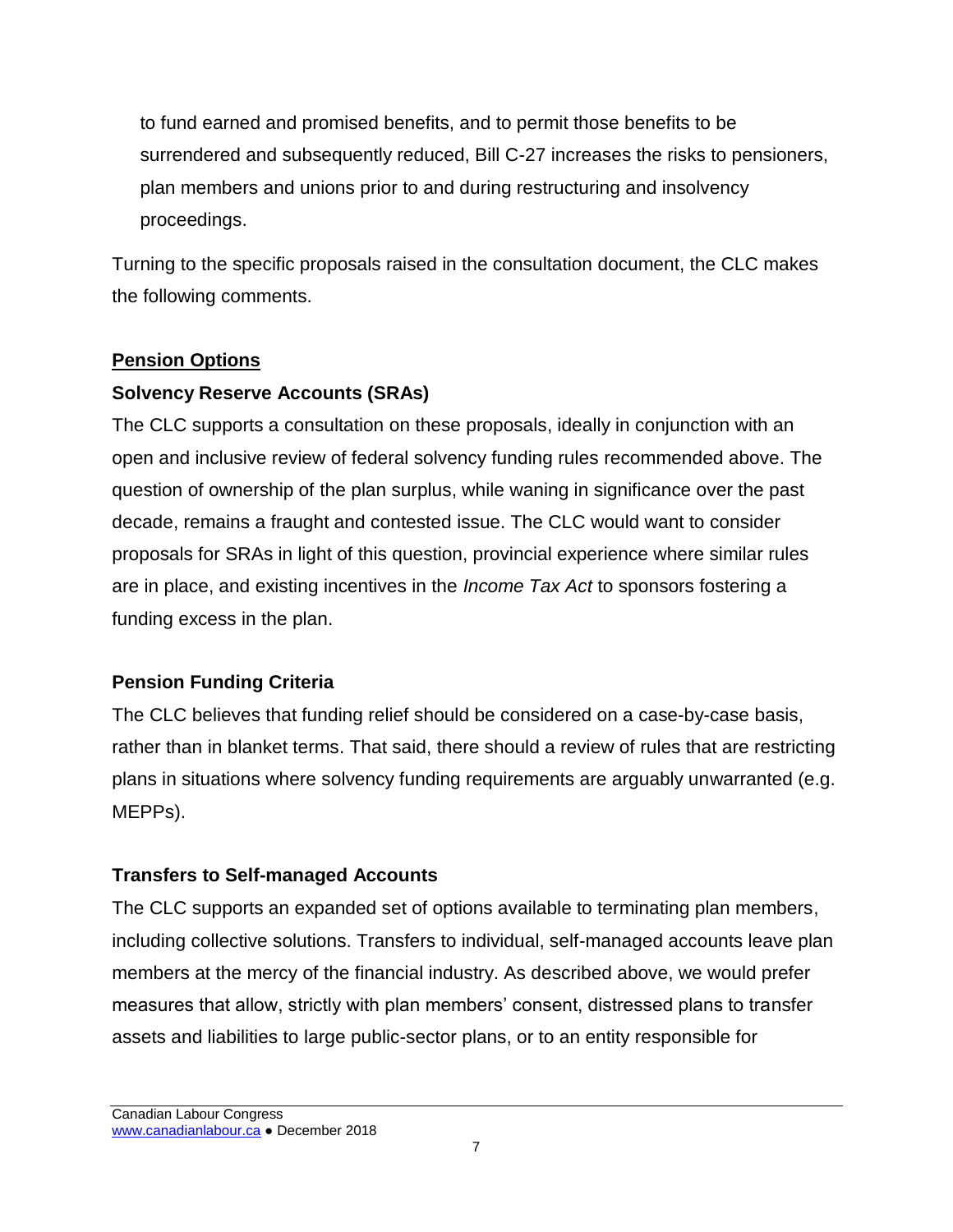continuing to administer abandoned plans.

#### **Clarify Benefit Entitlement**

The CLC believes that as a basic principle, plan members' earned and promised DB benefits are protected by moral obligation and legal covenant, and must not be forfeited in bankruptcy. Insolvency does not alter this fundamental constraint.

#### **Corporate Governance Options**

#### **Restrictions on Corporate Behaviour**

Beyond ensuring benefit security, there are many reasons why governments should review share buyback rules and better regulate shareholder payouts. There is mounting evidence that tax cuts and favours bestowed on corporations are not being invested in innovation and enhanced productivity, new hiring, training, or wage increases, but rather dividends and stock buybacks that enrich corporate executives and shareholders.<sup>3</sup> In Canada, corporate income tax cuts have coincided with subdued business investment, rising shareholder payouts and a growing corporate hoard of 'dead money'.



 $\overline{a}$ <sup>3</sup> E.g. United States Securities and Exchange Commissioner Robert Jackson, "Stock Buybacks and Corporate Cashouts," speech to the Center for American Progress, Washington D.C., June 11, 2018; Lu Wang, "Record Buybacks Put Shareholder Payouts on Pace for \$1 Trillion," *Bloomberg Businessweek*, 17 May 2018; William Lazonick, "The Curse of Stock Buybacks," *American Prospect*, June 25, 2018.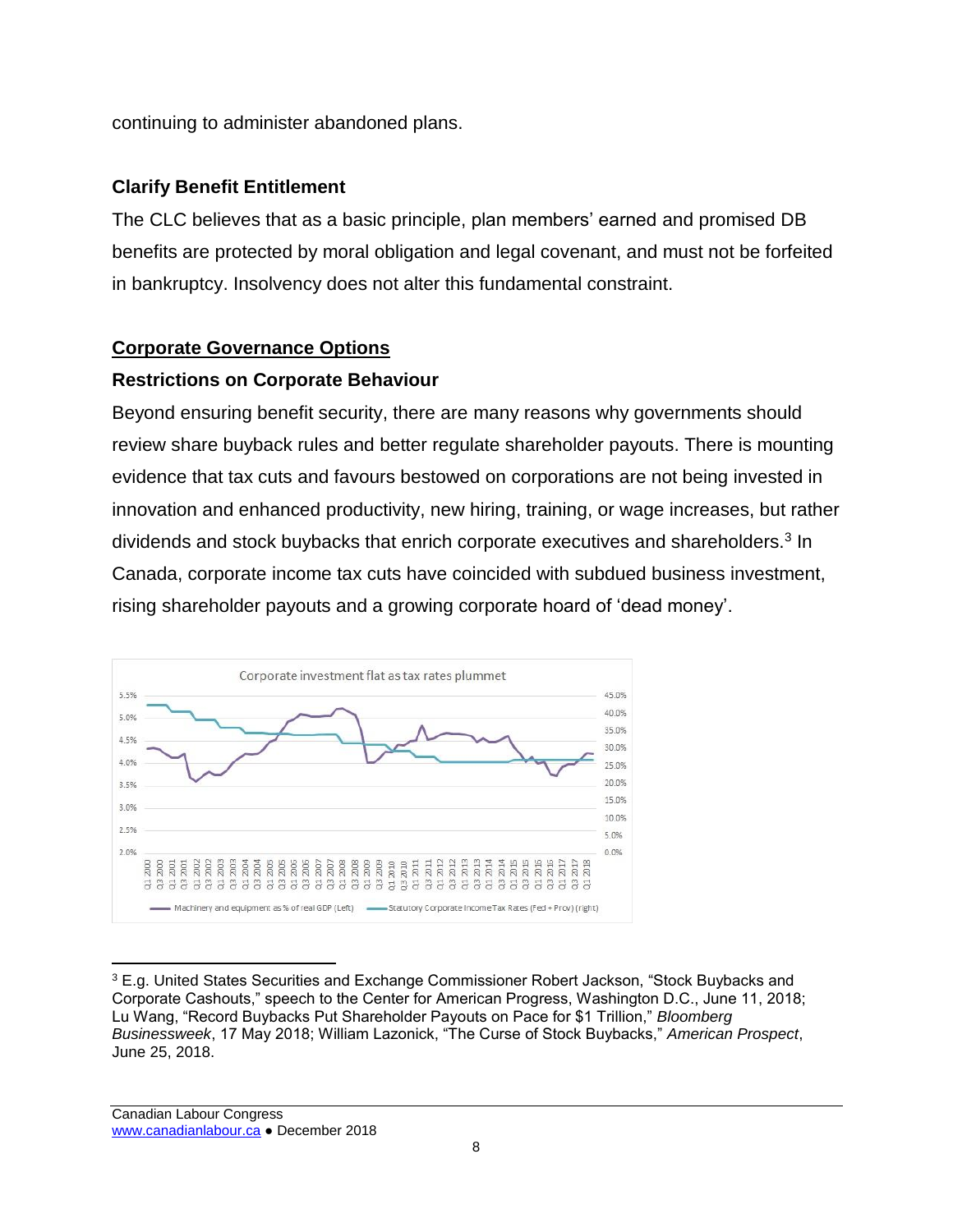



Source: David Macdonald, "*Corporate tax cuts enrich shareholders, not competitiveness*," CCPA Behind the Numbers blog, November 21, 2018 [http://behindthenumbers.ca/2018/11/21/corporate-tax-cuts-enrich](http://behindthenumbers.ca/2018/11/21/corporate-tax-cuts-enrich-shareholders-not-competitiveness/)[shareholders-not-competitiveness/](http://behindthenumbers.ca/2018/11/21/corporate-tax-cuts-enrich-shareholders-not-competitiveness/) (accessed December 15, 2018)

As a first step, the government should amend the CBCA to restrict dividends, share repurchases, and executive compensation increases when the pension plan is in significant deficit. The federal government should work with the provinces to ensure that provincially-incorporated businesses are subject to similar requirements.

# **Increased Corporate Reporting and Disclosure Requirements**

Private and publicly-traded companies should be required to disclose financial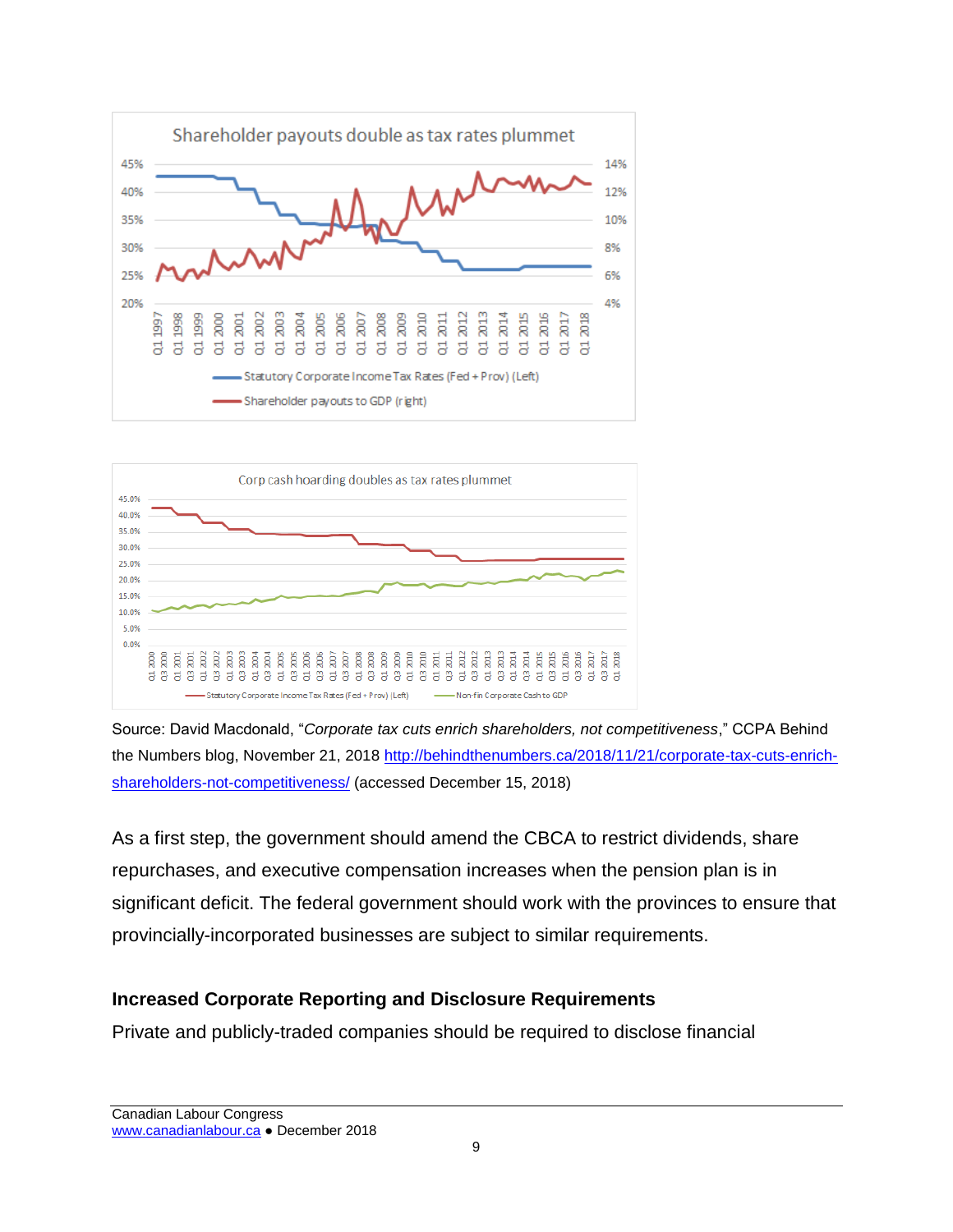transactions to plan members. The CLC agrees that in order to encourage responsible corporate behaviour toward pensioners, plan members and employees, the government should amend the CBCA to report on policies affecting the interests of workers and pensioners, such as the ratio of executive to median worker compensation, and the ratio of shareholder payouts (buybacks and dividend payments) to any unfunded liability in the pension plan. A high ratio of executive compensation to median compensation of employees itself may be a predictor of value extraction and predatory financial practices that raise risks to plan members and retirees.

#### **Insolvency Options**

# **Enhanced 'look-back' Period**

An extended look-back period for courts, and expanded powers to nullify certain transactions preceding an insolvency filing, are welcome. The CLC agrees that enhanced powers to set aside executive compensation increases if a company with a an unfunded plan enters insolvency within a specific period. However, insofar as companies currently game corporate decisions in order to evade courts' look-back and set aside powers, slightly extending the look-back period is unlikely to prevent underhanded corporate practices. Therefore, the CLC recommends that stronger regulator powers to monitor corporate practices on an ongoing basis complement improvements in this area. The government should also amend the *Companies' Creditors Arrangement Act* (CCAA) and *Bankruptcy and Insolvency Act* (BIA) to allow courts to order the clawback of inappropriate share redemptions, dividend payments, and executive bonuses and other compensation within a five-year time frame prior to insolvency.

# **Enhanced Transparency in the CCAA Process**

The CLC agrees that the insolvency process must be made more transparent and inclusive for active and retired plan members. All creditors in CCAA proceedings should be required to disclose their real economic interests and any potential conflicts of